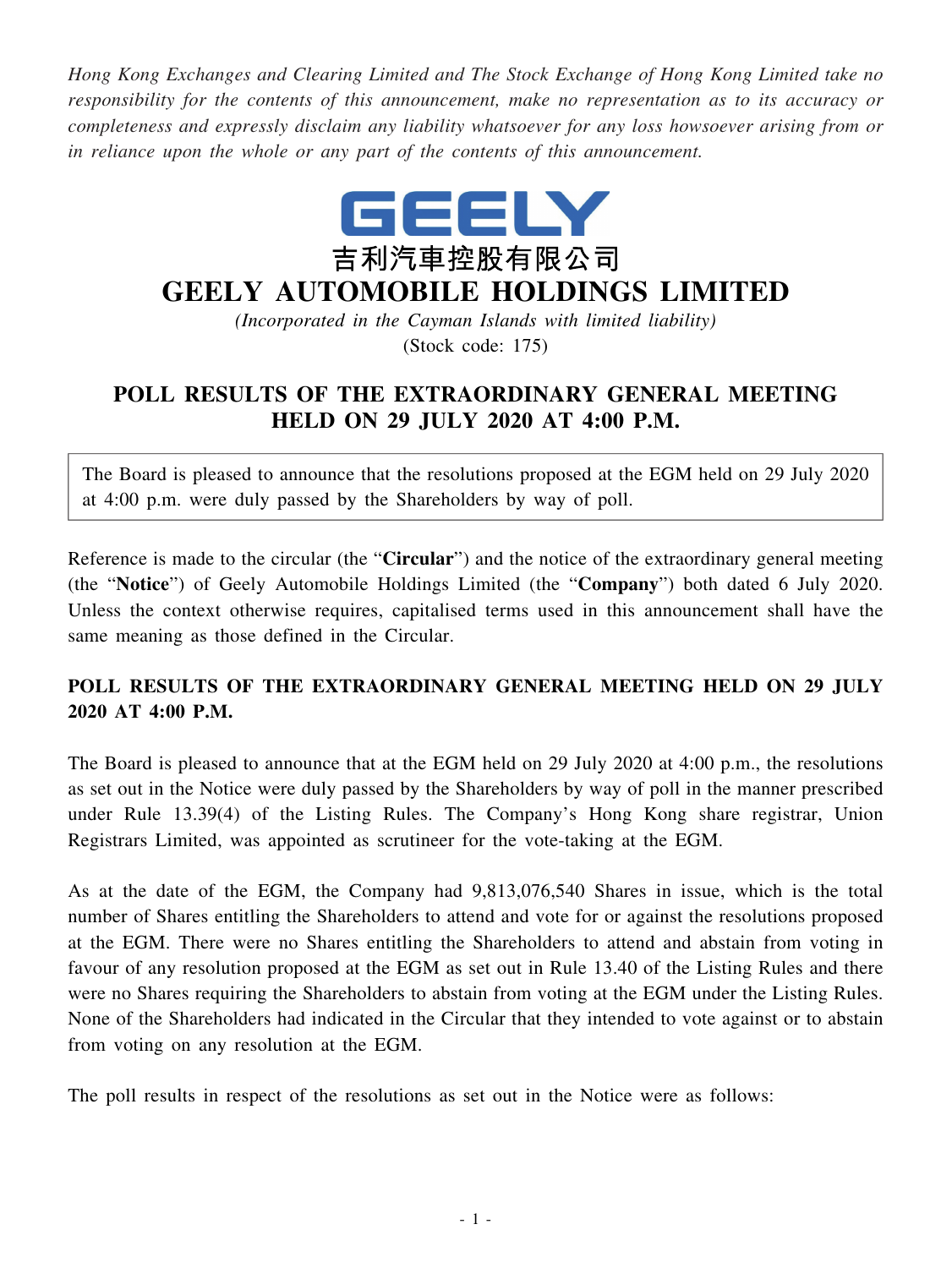| <b>ORDINARY RESOLUTIONS</b> |                                                                                                                                                                                                                                                                                                                                                                                                     | <b>FOR</b>                    | <b>AGAINST</b>             |  |  |
|-----------------------------|-----------------------------------------------------------------------------------------------------------------------------------------------------------------------------------------------------------------------------------------------------------------------------------------------------------------------------------------------------------------------------------------------------|-------------------------------|----------------------------|--|--|
| 1.                          | To consider and approve the Proposed RMB Share<br>Issue and the Specific Mandate (including but not<br>limited to the particulars as set out in the section<br>headed "Resolution on the Proposed RMB Share<br>Issue and the Specific Mandate" in the Circular)                                                                                                                                     | 6,081,940,731<br>$(99.49\%)$  | 30,935,833<br>$(0.51\%)$   |  |  |
|                             | As more than 50% of the votes were cast in favour of the resolution, the resolution was<br>duly passed as an ordinary resolution.                                                                                                                                                                                                                                                                   |                               |                            |  |  |
| 2.                          | To consider and approve the authorisation to the<br>Board to exercise full powers to deal with matters<br>relating to the Proposed RMB Share Issue<br>(including but not limited to the particulars as set<br>out in the section headed "Resolution on<br>Authorisation to the Board to Exercise Full<br>Powers to Deal with Matters Relating to the<br>Proposed RMB Share Issue" in the Circular). | 6,084,681,731<br>$(99.54\%)$  | 28, 194, 833<br>$(0.46\%)$ |  |  |
|                             | As more than 50% of the votes were cast in favour of the resolution, the resolution was<br>duly passed as an ordinary resolution.                                                                                                                                                                                                                                                                   |                               |                            |  |  |
| 3.                          | To consider and approve the plan for distribution<br>of profits accumulated before the Proposed RMB<br>Share Issue (including but not limited to the<br>particulars as set out in the section headed<br>"Resolution on the Plan for Distribution of<br>Profits Accumulated before the Proposed RMB<br>Share Issue" in the Circular).                                                                | 6,095,289,046<br>$(99.71\%)$  | 17,589,018<br>$(0.29\%)$   |  |  |
|                             | As more than 50% of the votes were cast in favour of the resolution, the resolution was<br>duly passed as an ordinary resolution.                                                                                                                                                                                                                                                                   |                               |                            |  |  |
| 4.                          | To consider and approve the dividend return plan<br>for the three years after the Proposed RMB Share<br>Issue in the form as set forth in Appendix I to the<br>Circular.                                                                                                                                                                                                                            | 6,122,064,085<br>$(100.00\%)$ | $\overline{0}$<br>$(0\%)$  |  |  |
|                             | As more than 50% of the votes were cast in favour of the resolution, the resolution was<br>duly passed as an ordinary resolution.                                                                                                                                                                                                                                                                   |                               |                            |  |  |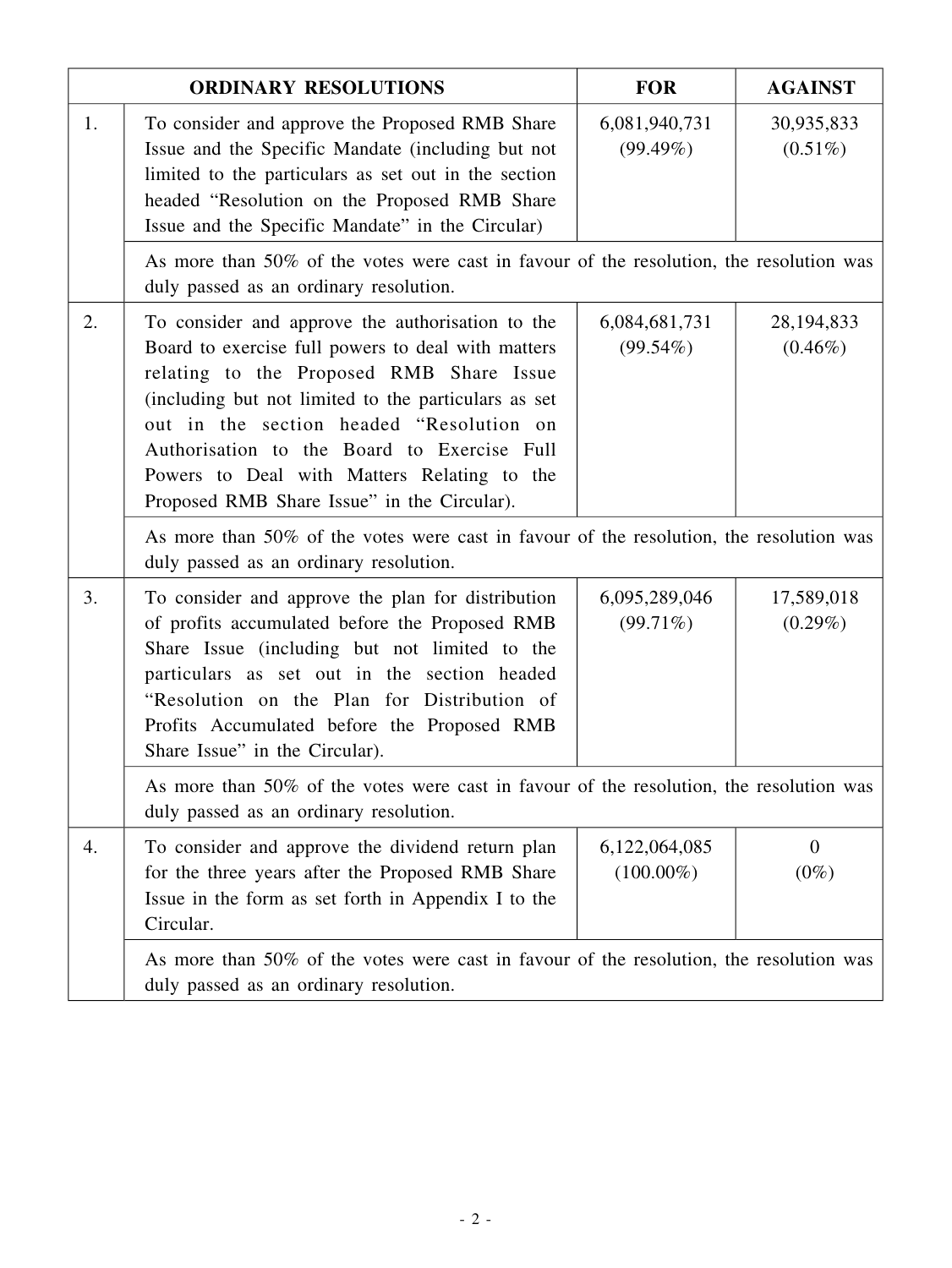|    | <b>ORDINARY RESOLUTIONS</b>                                                                                                                                                                                                                                                                                                                                                   | <b>FOR</b>                   | <b>AGAINST</b>             |  |  |
|----|-------------------------------------------------------------------------------------------------------------------------------------------------------------------------------------------------------------------------------------------------------------------------------------------------------------------------------------------------------------------------------|------------------------------|----------------------------|--|--|
| 5. | To consider and approve the undertakings and the<br>corresponding binding measures in connection with<br>the Proposed RMB Share Issue (including but not<br>limited to the particulars as set out in the section<br>headed "Resolution on the Undertakings and the<br>Corresponding Binding Measures in connection<br>with the Proposed RMB Share Issue" in the<br>Circular). | 6,084,681,731<br>$(99.54\%)$ | 28, 194, 833<br>$(0.46\%)$ |  |  |
|    | As more than 50% of the votes were cast in favour of the resolution, the resolution was<br>duly passed as an ordinary resolution.                                                                                                                                                                                                                                             |                              |                            |  |  |
| 6. | To consider and approve the policy for stabilisation<br>of the price of the RMB Shares for the three years<br>after the Proposed RMB Share Issue in the form as<br>set forth in Appendix II to the Circular.                                                                                                                                                                  | 6,071,142,890<br>(99.17%)    | 50,921,195<br>$(0.83\%)$   |  |  |
|    | As more than 50% of the votes were cast in favour of the resolution, the resolution was<br>duly passed as an ordinary resolution.                                                                                                                                                                                                                                             |                              |                            |  |  |
| 7. | To consider and approve the use of proceeds from<br>the Proposed RMB Share Issue (including but not<br>limited to the particulars as set out in the section<br>headed "Resolution on the Use of Proceeds from<br>the Proposed RMB Share Issue" in the Circular).                                                                                                              | 6,095,287,546<br>$(99.71\%)$ | 17,589,018<br>$(0.29\%)$   |  |  |
|    | As more than 50% of the votes were cast in favour of the resolution, the resolution was<br>duly passed as an ordinary resolution.                                                                                                                                                                                                                                             |                              |                            |  |  |
| 8. | To consider and approve the remedial measures for<br>the potential dilution of immediate returns by the<br>Proposed RMB Share Issue and the corresponding<br>undertakings in the form as set forth in Appendix<br>III to the Circular.                                                                                                                                        | 6,084,683,231<br>$(99.54\%)$ | 28, 194, 833<br>$(0.46\%)$ |  |  |
|    | As more than 50% of the votes were cast in favour of the resolution, the resolution was<br>duly passed as an ordinary resolution.                                                                                                                                                                                                                                             |                              |                            |  |  |
| 9. | To consider and approve the adoption of policy<br>governing the procedures for the holding of general<br>meetings in the form as set forth in Appendix V to<br>the Circular which will become effective on the<br>date of the listing of the RMB Shares on the Sci-<br>Tech Board.                                                                                            | 6,095,287,546<br>$(99.71\%)$ | 17,589,018<br>$(0.29\%)$   |  |  |
|    | As more than 50% of the votes were cast in favour of the resolution, the resolution was<br>duly passed as an ordinary resolution.                                                                                                                                                                                                                                             |                              |                            |  |  |